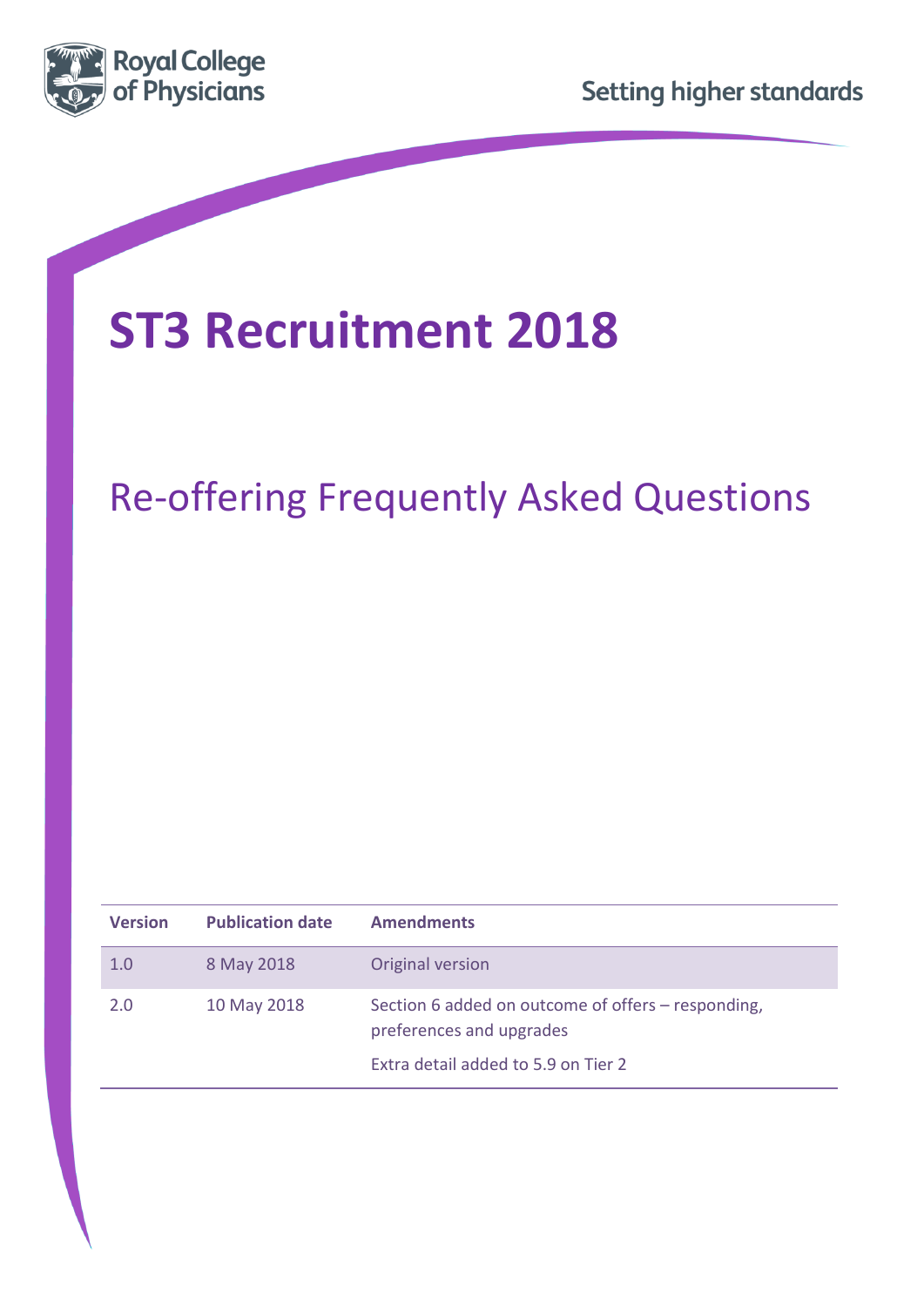

# **Table of contents**

| 1 |      |                                                                                                                 |  |
|---|------|-----------------------------------------------------------------------------------------------------------------|--|
| 2 |      |                                                                                                                 |  |
|   | 2.1  |                                                                                                                 |  |
| 3 |      |                                                                                                                 |  |
|   | 3.1  |                                                                                                                 |  |
|   |      | 3.1.1                                                                                                           |  |
|   | 3.2  |                                                                                                                 |  |
|   | 3.3  |                                                                                                                 |  |
|   | 3.4  |                                                                                                                 |  |
|   | 3.5  |                                                                                                                 |  |
|   | 3.6  | I received feedback via Oriel and a PDF with the interviewer comments, which is correct?7                       |  |
|   | 3.7  | Why did the announcement go out on the Friday afternoon before a bank holiday weekend?7                         |  |
|   | 3.8  |                                                                                                                 |  |
|   | 3.9  |                                                                                                                 |  |
|   | 3.10 | I applied to a specialty in the readvertised round for ST1/CT1 specialties (eg general practice), how will this |  |
|   | 3.11 | I applied to an ST3 medical specialty in Northern Ireland as well as to the RCP-coordinated process, how        |  |
|   | 3.12 |                                                                                                                 |  |
|   | 3.13 |                                                                                                                 |  |
|   | 3.14 |                                                                                                                 |  |
|   | 3.15 | Why couldn't offers that had been made be honoured? Why can't you honour the existing jobs whilst               |  |
|   |      | 3.16 What happens to trainees that accepted an offer so didn't even go to later interviews if they find out the |  |
| 4 |      |                                                                                                                 |  |
|   | 4.1  |                                                                                                                 |  |
|   | 4.2  |                                                                                                                 |  |
|   | 4.3  |                                                                                                                 |  |
|   | 4.4  |                                                                                                                 |  |
|   | 4.5  | Are cross-over specialties (ie not coordinated by the RCP) re-running their recruitment processes as well?      |  |
|   | 4.6  | You stated that there was no error in the clinical oncology and intensive care medicine recruitment             |  |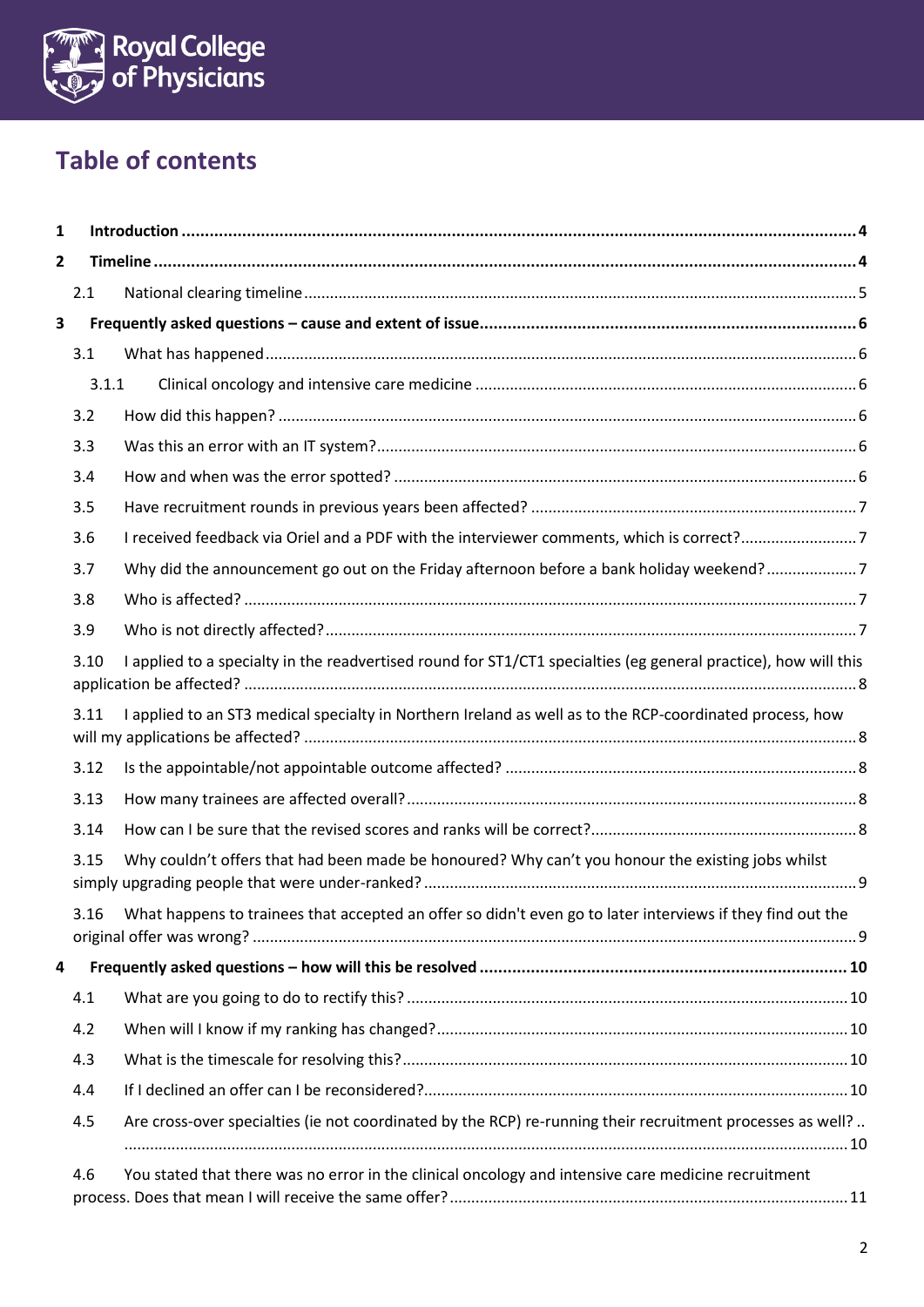

|   | 4.7        | My circumstances have changed, can I revise my preferences ahead of any re-run of offers?11                    |  |
|---|------------|----------------------------------------------------------------------------------------------------------------|--|
|   | 4.8        | What will happen to national clearing (previously due to start in w/c 7 May for five specialties) 11           |  |
|   | 4.9        |                                                                                                                |  |
|   | 4.10       | What are you doing to make sure that all trainees are aware and will know the outcome of offers? 12            |  |
| 5 |            |                                                                                                                |  |
|   | 5.1        | Will my personal circumstances be taken into account if I get a different offer in the re-run process?13       |  |
|   | 5.2        | Will I be left jobless if I turned down a different job because I got a post in ST3 the first time the process |  |
|   | 5.3        |                                                                                                                |  |
|   | 5.4        | Will additional posts be made available for those who lose out in the re-running of the offers process?13      |  |
|   | 5.5        | I haven't been made an offer in the first iteration, how can I know if I'm likely to be made an offer?13       |  |
|   | 5.6        |                                                                                                                |  |
|   | 5.7        |                                                                                                                |  |
|   | 5.8        |                                                                                                                |  |
|   | 5.9        | I'm on (or will need to apply for) a tier 2 visa, how will this delay to offers affect me?  14                 |  |
|   |            |                                                                                                                |  |
|   |            | Frequently asked questions - outcome of offers - responding, preferences and upgrades15                        |  |
| 6 | 6.1        |                                                                                                                |  |
|   | 6.2        |                                                                                                                |  |
|   | 6.3        |                                                                                                                |  |
|   | 6.4<br>do? | I did not make a decision on my offer in time and it has expired but I still want to be considered, what can I |  |
|   | 6.5        |                                                                                                                |  |
|   | 6.6        |                                                                                                                |  |
|   | 6.7        |                                                                                                                |  |
|   | 6.8        |                                                                                                                |  |
|   | 6.9        | I've been offered a less preferred specialty but not my preferred one, what should I do?17                     |  |
|   | 6.10       | I am holding an offer and want an upgrade but the holding deadline is approaching, what should I do?17         |  |
|   | 6.11       |                                                                                                                |  |
|   | 6.12       |                                                                                                                |  |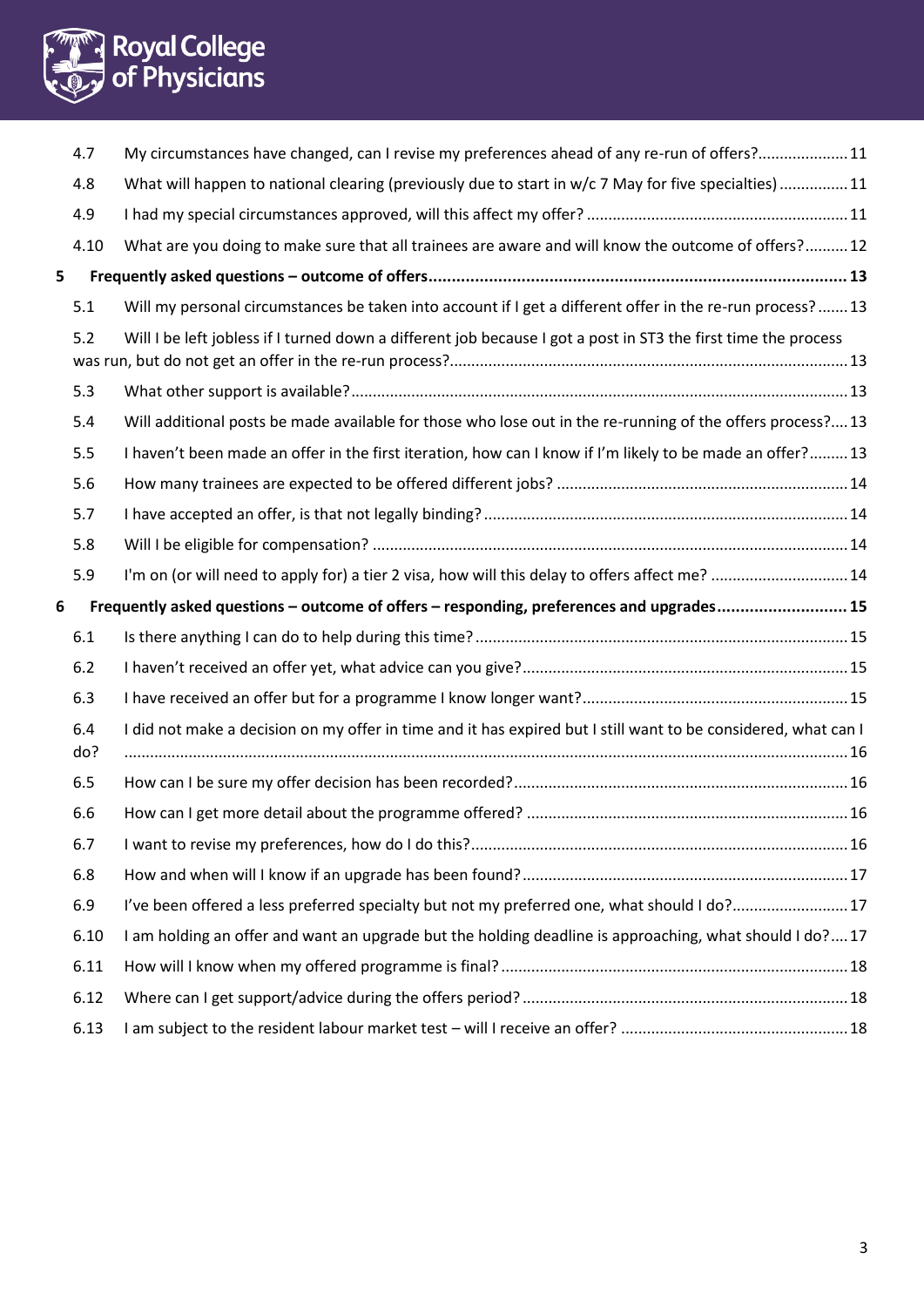

# <span id="page-3-0"></span>**1 Introduction**

This document has been written to address as many queries from trainees as possible about the period of re-offering caused by the error in scoring and ranking discovered after initial offers had been made.

We would also like to reiterate our sincere apology to all those caught up in this issue and assure you all that we do not underestimate the upset it has caused. Your welfare is of paramount importance and we hope you are able to support each other in these difficult times.

This has been drafted in partnership with organisations responsible in each of the four nations for medical training and recruitment (Health Education England, Northern Ireland Medical and Dental Training Agency, NHS Education for Scotland, Wales Deanery), the Faculty of Intensive Care Medicine and the British Medical Association.

If you cannot find the answer to your query in the document, please email [st3recruitment@rcplondon.ac.uk.](mailto:st3recruitment@rcplondon.ac.uk)

## <span id="page-3-1"></span>**2 Timeline**

The table below shows the anticipated timetable for what will happen during the reoffering period:

<span id="page-3-2"></span>

| <b>Event</b>                                                                                                                                                                                                         | <b>Timescale</b>          |
|----------------------------------------------------------------------------------------------------------------------------------------------------------------------------------------------------------------------|---------------------------|
| Application statuses are reverted on the Oriel system back to the pre-offer state<br>('Interview complete') by the Oriel system providers                                                                            | by 2pm on<br>Wed 9 May    |
| Corrected scores and ranks for each RCP-coordinated recruitment are uploaded by<br>RCP to the Oriel system and trainees notified via email by RCP                                                                    | Afternoon of<br>Wed 9 May |
| First set of offers made for all affected specialties - offers will be released<br>throughout the afternoon with timing variable as each specialty can be confirmed -<br>this is expected to be between 12-6pm       | Thurs 10 May (pm)         |
| Response deadline for first set of offers (the exact time will vary on when on<br>Thursday the offers are released and will be 48 hours, not including the weekend)                                                  | Mon 14 May                |
| Second set of offers made - as before this will happen throughout the afternoon                                                                                                                                      | Tues 15 May (pm)          |
| Holding deadline - this has been set so all trainees can see within the two iterations<br>of offers whether they will be offered their preferred specialty                                                           | Thurs 17 May (11am)       |
| Response deadline for second set of offers (the exact time will vary as before)                                                                                                                                      | Thurs 17 May              |
| Third reiteration of offers made - if possible some offers may start the day before                                                                                                                                  | Fri 18 May                |
| Upgrading deadline - after this time it will not be possible for any further upgrades<br>to be made and all offers accepted can be confirmed                                                                         | Fri 18 May (6pm)          |
| Further iterations offers - whilst it is expected that nearly all offers will be resolved<br>within the previous week, if necessary further iterations of offers will be made to<br>match trainees to unfilled posts | from Mon 21 May           |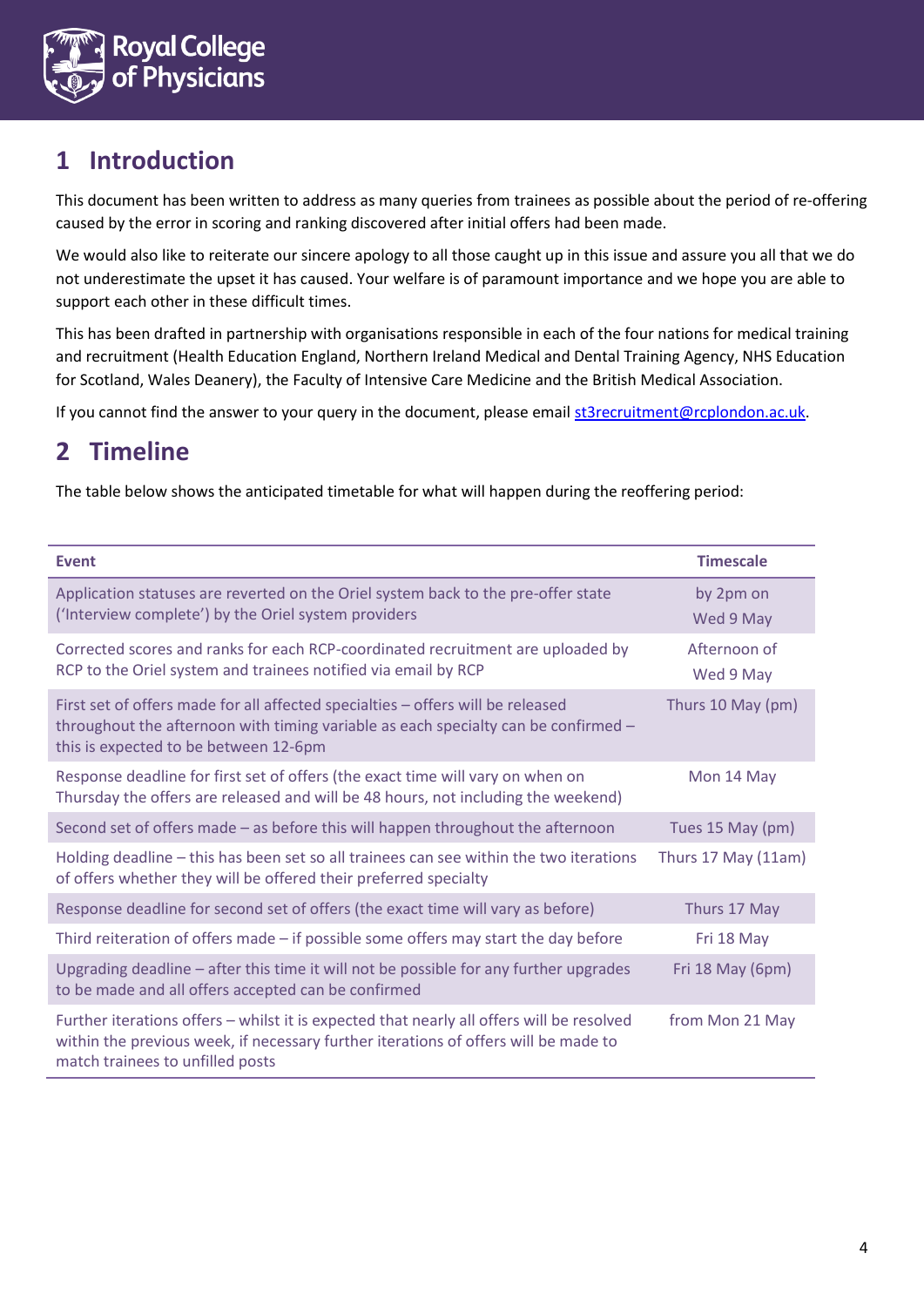

## <span id="page-4-0"></span>**2.1 National clearing timeline**

National clearing, including all offers, will be managed by the RCP:

| <b>Event</b>                                                                                                                                                             | <b>Timescale</b> |
|--------------------------------------------------------------------------------------------------------------------------------------------------------------------------|------------------|
| Final offers for specialties which involve national clearing (acute internal medicine,<br>cardiology, endocrinology and diabetes, geriatric medicine, renal medicine)    | Mon 21 May       |
| National clearing open to preference programmes – open for 48 hours                                                                                                      | by Wed 22 May    |
| First set of clearing offers made                                                                                                                                        | by Friday 24 May |
| Deadline for first set of clearing offers (this will be earlier if offers can start earlier<br>than 22 May)                                                              | Tue 29 May       |
| Further clearing offers – most clearing offers will be made in the first round but<br>further iterations will be made as necessary to match trainees with unfilled posts | from Wed 30 May  |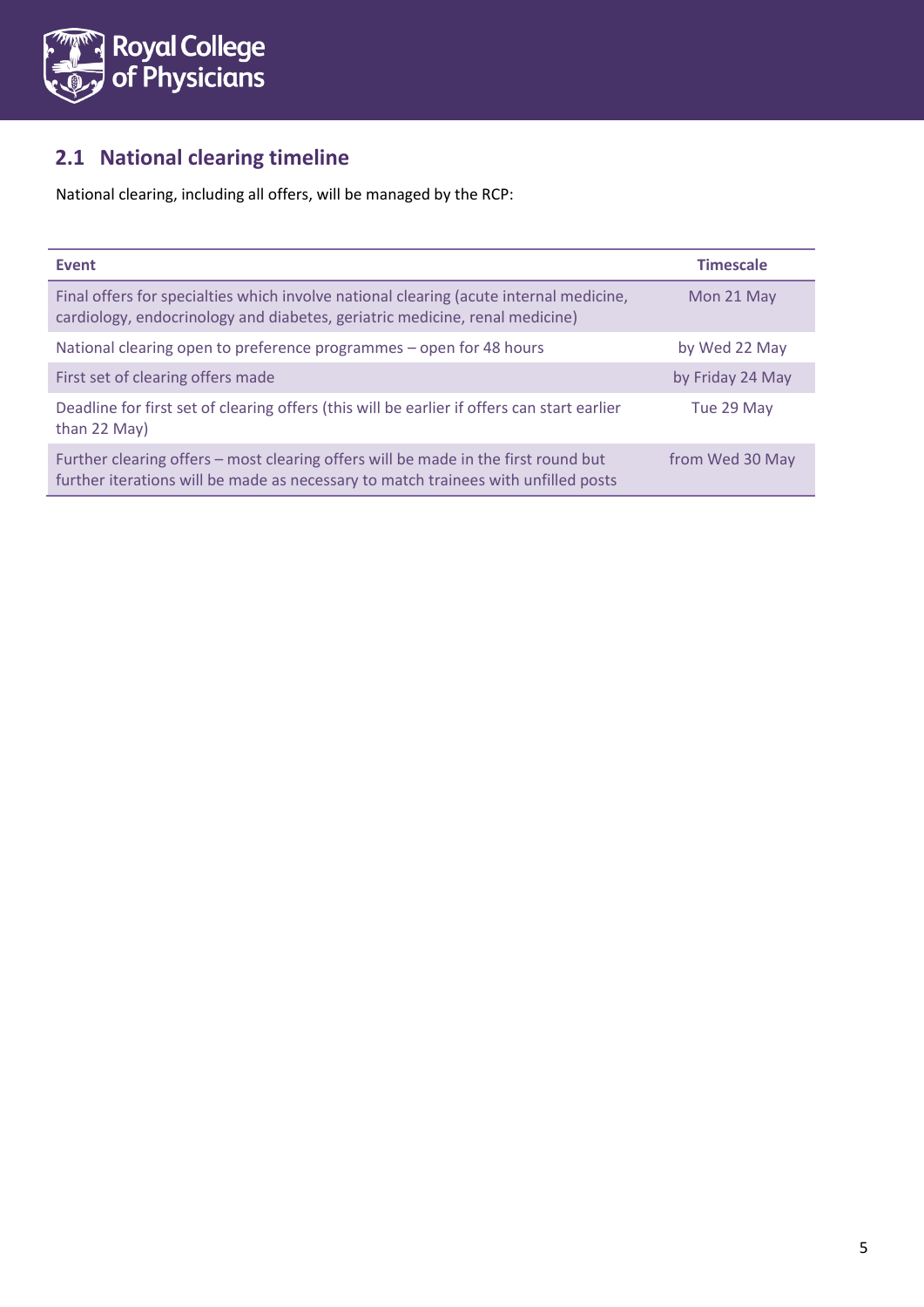

## <span id="page-5-0"></span>**3 Frequently asked questions – cause and extent of issue**

## <span id="page-5-1"></span>**3.1 What has happened**

An error in the process for uploading scores to ST3 medical specialties coordinated by the RCP has resulted in most trainees' final score being incorrect and having a knock on effect on their ranking. Two sets of scores were transposed which means that they have been applied to the wrong question. The alteration to the total score is due to the variable weighting applied to each question.

The scores that were transposed were:

- Station 2 interviewer 1's second question score with interviewer 2's first question score
- $\bullet$  Station 3 the same issue as above

In most case the effect on the ranking and total score will be comparatively small but as even small changes can make a difference to the offers process we are not underestimating the impact this could have.

#### <span id="page-5-2"></span>**3.1.1 Clinical oncology and intensive care medicine**

No issues with scores and ranks but due to crossover these specialties will be affected as trainees for medical specialties may have different outcomes to their original offer.

#### <span id="page-5-3"></span>**3.2 How did this happen?**

A spreadsheet error was made in transferring data from one system to another. Data is downloaded into a spreadsheet from the digital marking system used at interview. This is then copied into another spreadsheet which is used to check that appointability criteria have been applied in accordance with the rules.

This data is then transferred into a new sheet with a different format to be uploaded to Oriel. It was at this point that the error occurred as there was an error in some of the formulas which transferred data from one sheet to the next.

This resulted in two sets of marks being mixed up and, as a result, the wrong weighting being applied to the wrong mark in these instances. This has led to the total score used for ranking being slightly different for most trainees with resulting incorrect rankings given for a significant number of trainees.

There is a checking procedure followed each time a set of scores are confirmed as ready to upload to Oriel, but when the spot checks were made between the digital scoring system and the spreadsheet, these were incorrectly made against the first spreadsheet rather than the second; ie before the data had been transposed.

#### <span id="page-5-4"></span>**3.3 Was this an error with an IT system?**

No, this was a human error caused by an incorrect formula in the spreadsheet used to transfer data to Oriel, which was not picked up before confirming it as ready to use. The digital scoring and Oriel systems were nothing to do with the error and there is no suggestion of an error with either of these systems.

#### <span id="page-5-5"></span>**3.4 How and when was the error spotted?**

Feedback with the scores and comments made by each interviewer were emailed to all trainees on Wednesday 2 May. At this point trainees now had feedback of the scores uploaded to Oriel and via the digital scoring system. This was the first time in this process that trainees were able to check scores from both sources against each other and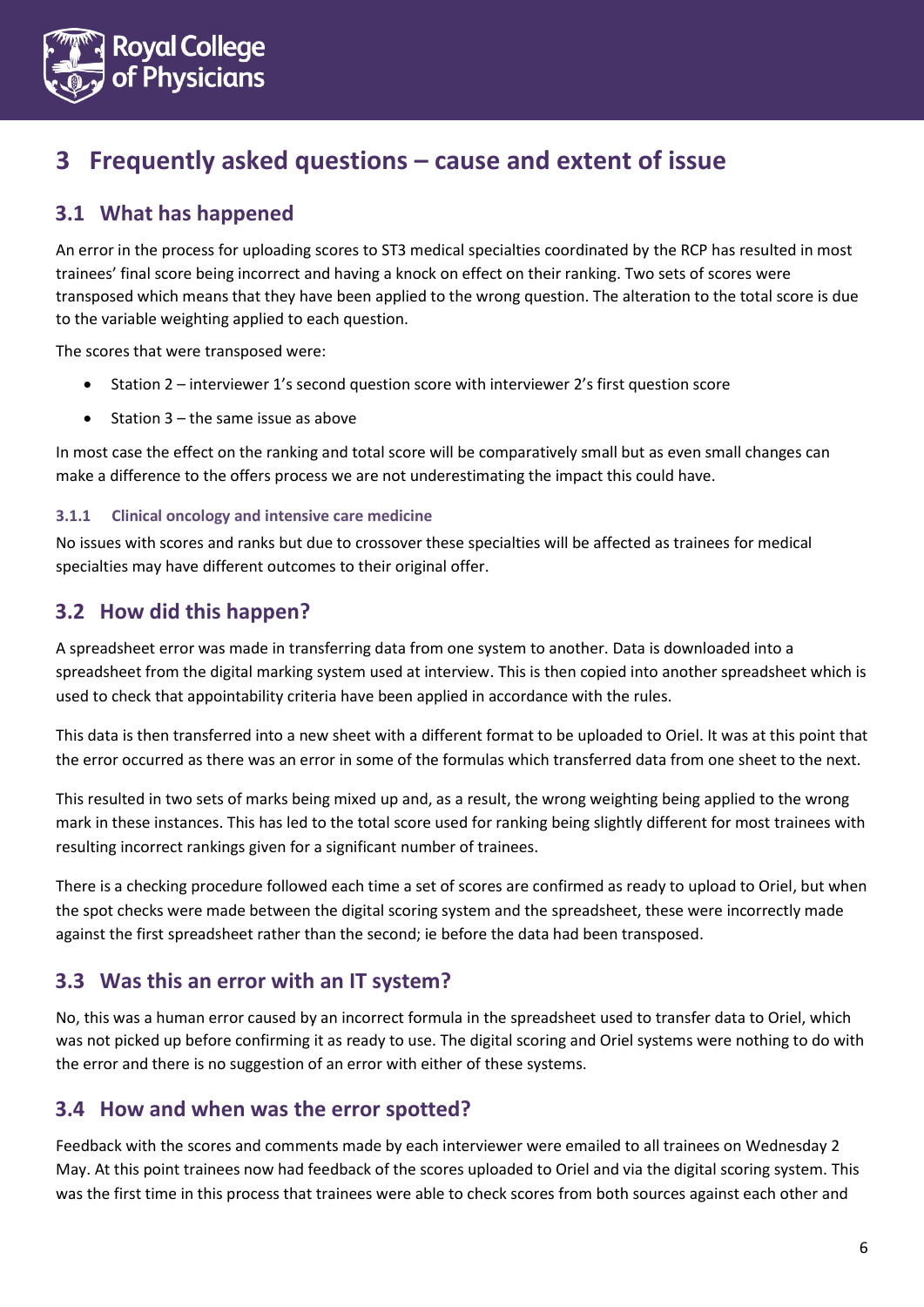

realise there were discrepancies. A candidate email received on the morning of 3 May prompted this to be checked and the error was realised.

### <span id="page-6-0"></span>**3.5 Have recruitment rounds in previous years been affected?**

No, we are confident in the results from previous years, the error occurred this year when the spreadsheet used was adapted to be more compatible with the digital scoring system. It was in this adaptation where the error occurred and checking procedures were not adequately applied.

## <span id="page-6-1"></span>**3.6 I received feedback via Oriel and a PDF with the interviewer comments, which is correct?**

The PDF with the interviewer comments is produced directly from the digital scoring system and is correct. The error occurred when transferring scores from this system to Oriel and so the scores on Oriel will be slightly different for most trainees.

Please note that the total raw score (out of 60) reported on Oriel is correct as it was a case of two scores being mixed up between questions.

## <span id="page-6-2"></span>**3.7 Why did the announcement go out on the Friday afternoon before a bank holiday weekend?**

We appreciate that the timing of the communication was very bad timing for most people. However, we decided that it would be even worse to keep the information to ourselves for three days just as we know many people will be making important choices about their careers and lives. We felt it was better to communicate at the first opportunity and be as transparent as early as possible.

We found out about the issue on Thursday, and worked as fast as possible to identify the extent and nature of the problem and how to fix it. We decided it was important to resolve how this could be addressed in the fairest way possible and put the technical arrangements in place. This process was done quickly in liaison with the four nations and the Oriel system provider and but it took until Friday afternoon to be complete which was when we communicated.

### <span id="page-6-3"></span>**3.8 Who is affected?**

This has affected all trainees found to be appointable for the 24 RCP-coordinated medical specialties at ST3 level. Although there is no suggestion of any errors with the process for clinical oncology and intensive care medicine, due to the high crossover in trainees applying to one of these specialties and one of the RCP-coordinated specialties it is necessary for offers for these specialties to be re-run.

### <span id="page-6-4"></span>**3.9 Who is not directly affected?**

The national **CMT/ACCS-AM** process is **not** affected as a different upload template was used which did not have an incorrect formula and so these offers are completely unaffected.

Anyone applying just to be benchmarked for an **academic clinical fellowship (ACF)** programme is unaffected because there is no question regarding the appointability outcome. If you were originally deemed appointable this stands and your ACF programme can be confirmed.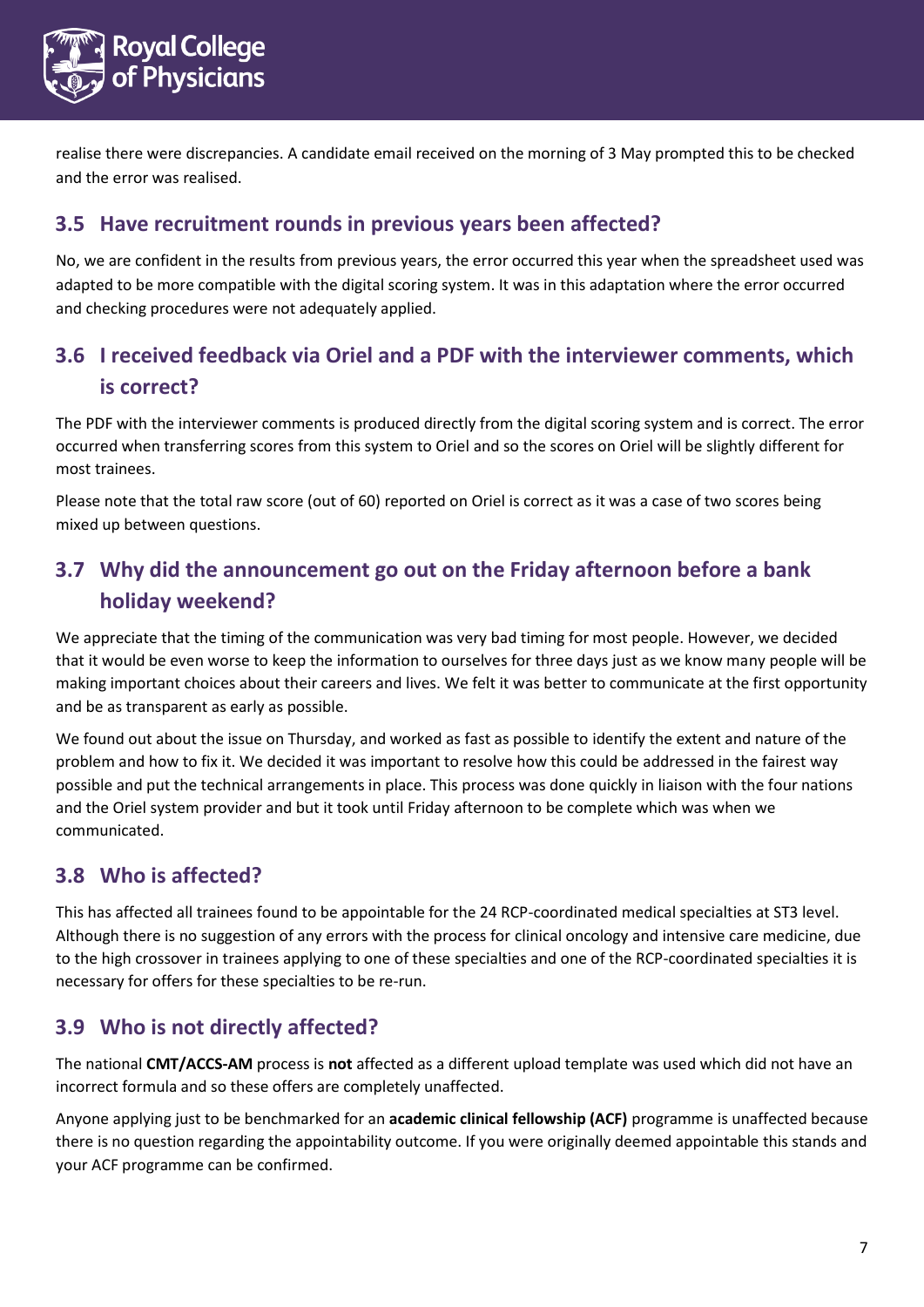

We recognise that there are a number of other specialties/vacancies where there may be a degree of crossover in applications with the affected specialties. The decision has been made that any issues that arise from crossovers will be managed on an individual basis to ensure trainees are supported.

## <span id="page-7-0"></span>**3.10 I applied to a specialty in the readvertised round for ST1/CT1 specialties (eg general practice), how will this application be affected?**

Offers between the two rounds are unaffected so, if you accepted an offer for a specialty in this round, you can still be considered in the re-offer period.

If you declined an offer in the readvertised round for ST1/CT1 specialties on the basis that you were made an ST3 offer, we advise you to wait for the outcome of offers from the re-offer period as many trainees will not see a change. However, you are welcome to contact the lead recruiter for the relevant specialty (eg the GP National Recruitment Office) to look at your individual circumstances and what can be done at that stage.

## <span id="page-7-1"></span>**3.11 I applied to an ST3 medical specialty in Northern Ireland as well as to the RCPcoordinated process, how will my applications be affected?**

The circumstances will depend on the stage your Northern Ireland application reached:

- If you accepted a Northern Ireland offer, your RCP-coordinated application will not be eligible to be considered for a re-offer.
- If you declined an offer for Northern Ireland on the basis that you had accepted another offer, you should wait for the outcome of the re-offers period as in most cases an offer will be able to be remade. However, if you are not successful in being made a re-offer, you can contact the RCP so we can review your individual circumstances. We will liaise with the Northern Ireland Medical and Dental Training Agency to assess your situation and the options available.

#### <span id="page-7-2"></span>**3.12 Is the appointable/not appointable outcome affected?**

No. While non-appointable trainees may have their score altered, the error did not affect the application of the appointability criteria. Decisions communicated about appointability stand.

#### <span id="page-7-3"></span>**3.13How many trainees are affected overall?**

At the point the issue was discovered there were approximately 970 doctors with offers accepted within the 24-RCP coordinated specialties and a further 340 applications (some trainees have more than one application) on the reserve list across all specialties. These figures do not include clinical oncology and intensive care medicine trainees.

#### <span id="page-7-4"></span>**3.14How can I be sure that the revised scores and ranks will be correct?**

The initial formula has been revised and checked to ensure this is now correct. Following this, the revised upload spreadsheets have been created and the RCP has conducted quality assurance checks to compare with the digital scoring system. The weightings applied have also been checked to ensure the total score applied is correct.

We are working with experienced recruitment staff from Health Education England, NHS Education for Scotland and the Wales Deanery who are familiar with specialty recruitment and the two systems used. They are also carrying out checks against all spreadsheets to provide additional assurance.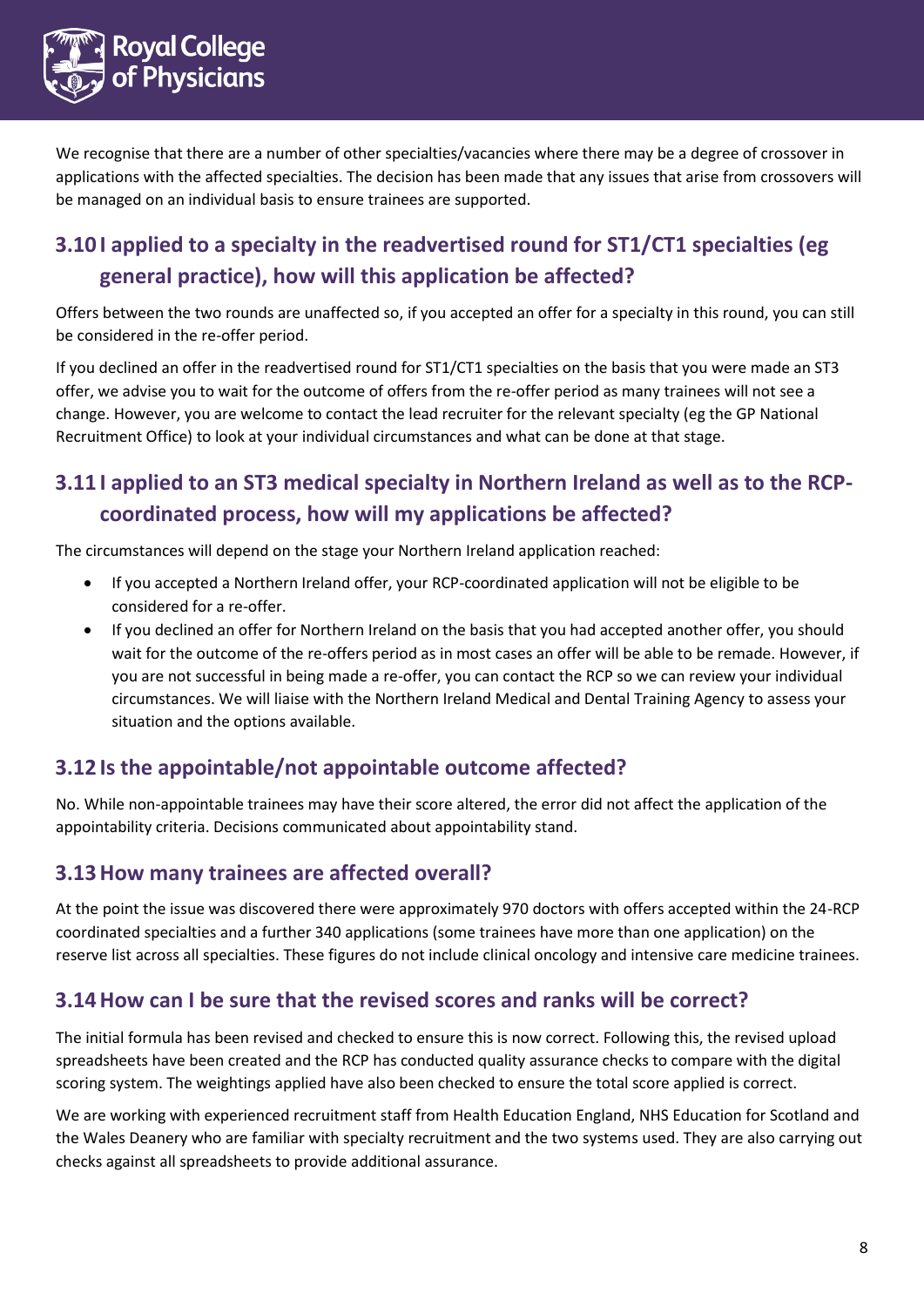

## <span id="page-8-0"></span>**3.15Why couldn't offers that had been made be honoured? Why can't you honour the existing jobs whilst simply upgrading people that were under-ranked?**

We needed to be fair to everyone who had been to the interview process and reflect their real scores in the offers to be made. If we had honoured existing offers we would have knowingly disadvantaged trainees who had in reality achieved higher scores, and therefore rankings. The duty of candour means we had to acknowledge the error and work with our partners to agree the fairest way forward.

Following discussion with the education bodies that actually make the offers, the impact on distribution of trainees in different specialties which could be caused by honouring all offers was too unclear and there was a significant risk of aggravating rota gaps. However, we will work with all individual trainees requiring support to look at their situation once the outcome of the re-run is clear.

## <span id="page-8-1"></span>**3.16What happens to trainees that accepted an offer so didn't even go to later interviews if they find out the original offer was wrong?**

As the majority of offers were released after most interviews were completed this should affect a small number of trainees. However, if after the re-offering period has been finalised you have been left without an offer, please contact the RCP at this time so your individual circumstances can be reviewed.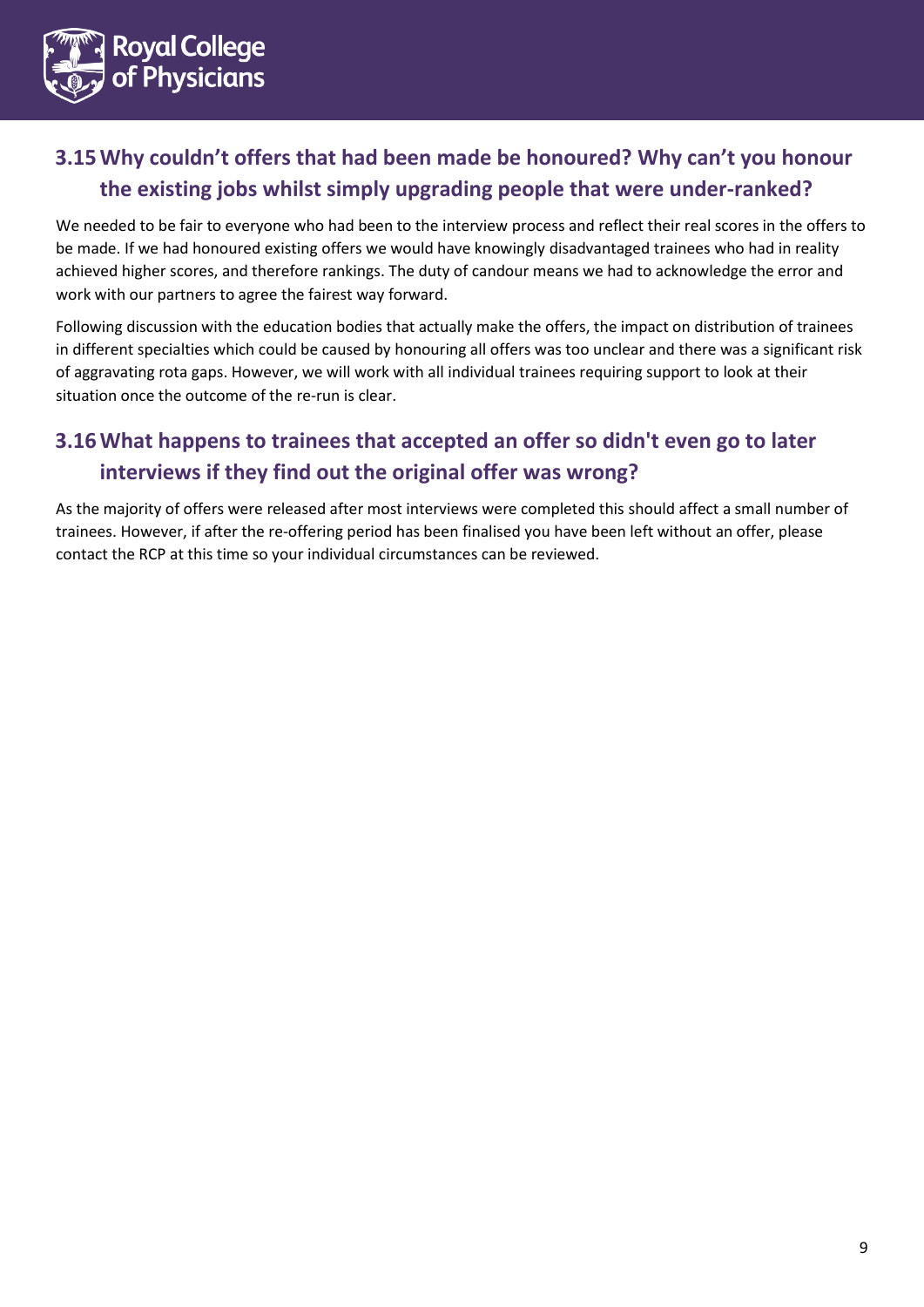

## <span id="page-9-0"></span>**4 Frequently asked questions – how will this be resolved**

## <span id="page-9-1"></span>**4.1 What are you going to do to rectify this?**

Unfortunately, due to the complexity and interlinked nature of the offers process, it will be necessary to reset the status of all trainees who were deemed appointable at interview and reissue the scores and ranks to Oriel. Following this, offers will be re-run for the [24 RCP-coordinated ST3 level medical specialties,](http://www.st3recruitment.org.uk/specialties/overview) as well as the national ST3 clinical oncology and intensive care medicine processes.

The [timetable](#page-3-1) at the front of this document details when this will take place.

## <span id="page-9-2"></span>**4.2 When will I know if my ranking has changed?**

We will upload the revised scores and ranks for all trainees to Oriel on Wednesday 9 May. Trainees will be emailed when this is ready. This will be done across several hours whilst each specialty is updated.

## <span id="page-9-3"></span>**4.3 What is the timescale for resolving this?**

A ful[l timetable](#page-3-1) can be found at the front of this document but the key dates are as follows:

- Wednesday 9 May
	- o application statuses rolled back to pre-offer state ('Interview complete')
	- o revised scores and ranks loaded to Oriel
- Thursday 10 May first iteration of offers
- Tuesday 15 May second iteration of offers
- Thursday 17 May (11am) holding deadline
- Friday 18 May
	- o third iteration offers
	- o upgrade deadline (6pm)
- Week commencing 21 May further offers and [national clearing.](#page-3-2)

### <span id="page-9-4"></span>**4.4 If I declined an offer can I be reconsidered?**

Yes, trainees will have their offers reset back to the point that enables them to be considered for an offer. However, if you know that you no longer want to receive an offer, we would be grateful if you could withdraw your application after the status is reset to 'Interview complete'; this will allow the offers process to proceed as quickly as possible.

## <span id="page-9-5"></span>**4.5 Are cross-over specialties (ie not coordinated by the RCP) re-running their recruitment processes as well?**

The national ST3 offers for clinical oncology and intensive care medicine will be re-running their offers but no other specialties are currently planning to re-run. It is appreciated that there will be some trainees who applied to other specialties where this will impact and, once offers are released, trainees can contact the organisation managing the recruitment process for their affected offer for support.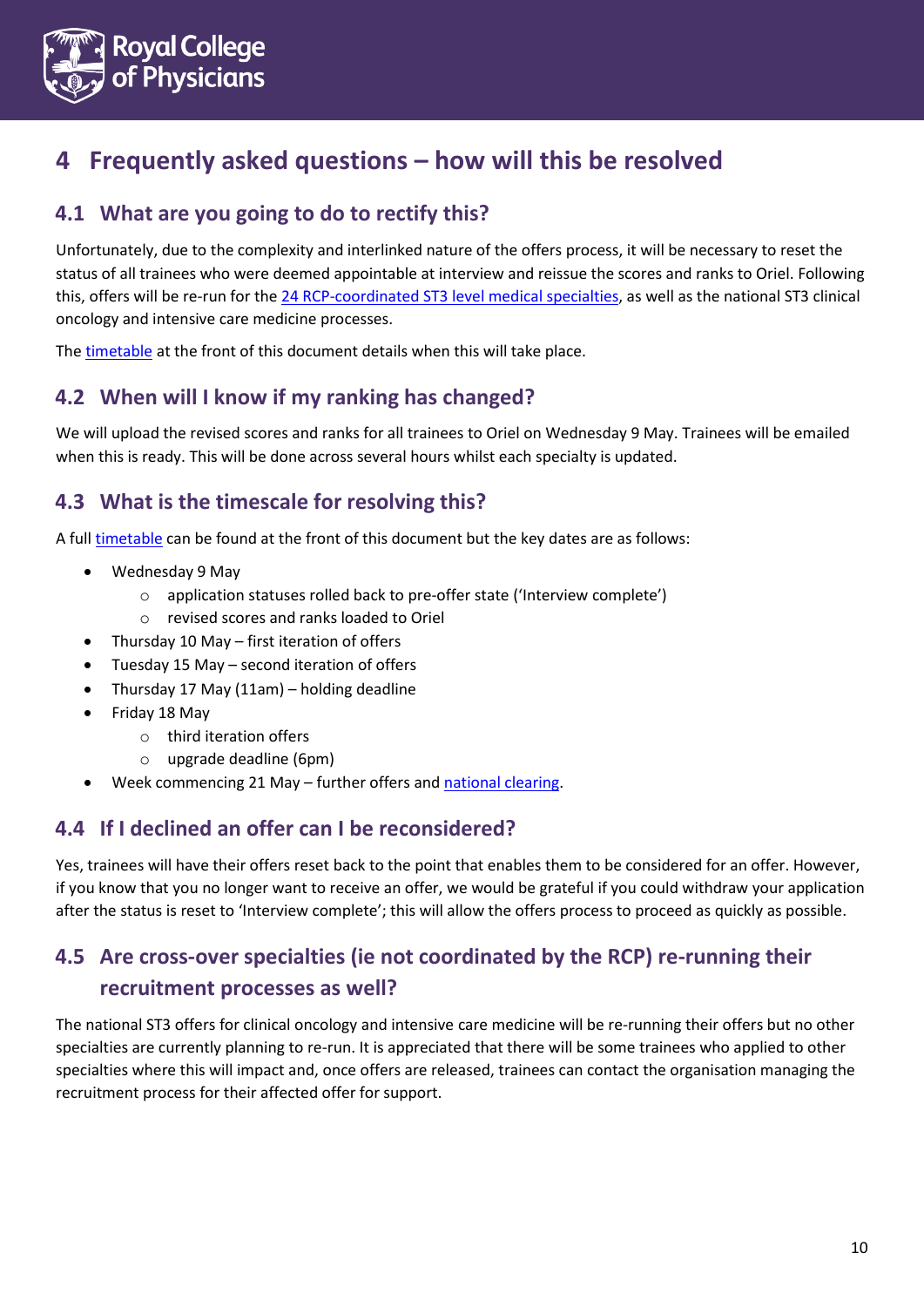

## <span id="page-10-0"></span>**4.6 You stated that there was no error in the clinical oncology and intensive care medicine recruitment process. Does that mean I will receive the same offer?**

Although scores and ranking were unaffected by this issue, unfortunately it is not possible to be sure prior to offers being run as the most recent applicant preferences stated on 4 May will be used (see 4.7 & 4.8 below).

The knock-on effect from a change to ranking in a medical specialty may mean that someone either receives or does not receive an offer which has a resulting impact on offers for clinical oncology and intensive care medicine. It is anticipated that most trainees will receive the same offer but it is not possible to confirm until they are run and decisions made.

## <span id="page-10-1"></span>**4.7 My circumstances have changed, can I revise my preferences ahead of any rerun of offers?**

Unfortunately no. We appreciate that some trainees would have wanted to review their preferences before the first round of offers starts. The decision was taken after consultation with a range of people including Health Education England, the BMA and the RCP trainees committees, was viewed to be the fairest approach overall and also allows offers to begin more quickly.

We recognise that for some trainees this may have an adverse effect. We will work with partner organisations involved in recruitment from the four nations to ensure individuals are supported. Once the offers start, affected trainees will be able to contact us for support.

## <span id="page-10-2"></span>**4.8 What will happen to national clearing (previously due to start in w/c 7 May for five specialties)**

National clearing will need to be delayed until this re-offering period has concluded. The timetable in [section 2.1](#page-4-0) of this document shows that this will involve a delay of two weeks.

Please note that national clearing only applies to the following specialties: acute internal medicine, cardiology, endocrinology and diabetes, geriatric medicine and renal medicine.

### <span id="page-10-3"></span>**4.9 I had my special circumstances approved, will this affect my offer?**

You will have your special circumstances considered in the same way as before. This means it is still necessary to score highly enough in-line with the guidance on this policy: <https://specialtytraining.hee.nhs.uk/Recruitment/Application-guidance>

It is not possible to offer absolute assurances but as differences in most people's rankings are small, we anticipate either all or almost all offers will be made as before. We appreciate that this leaves some doubt and ask that you wait until offers are processed and then contact us if necessary at that stage.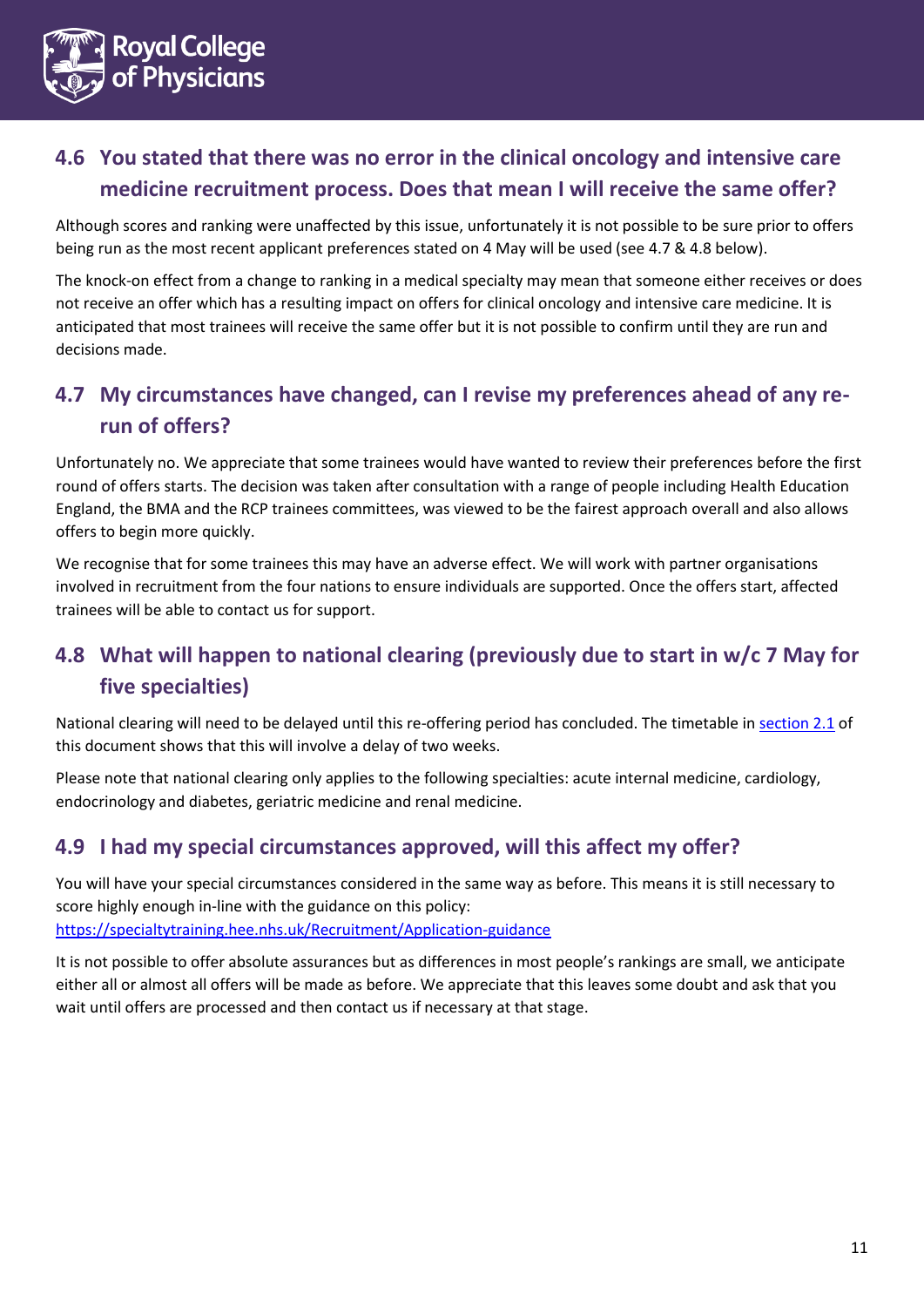

## <span id="page-11-0"></span>**4.10What are you doing to make sure that all trainees are aware and will know the outcome of offers?**

We are aware that this period of re-offering is unplanned and trainees may have circumstances which makes it difficult for them to access Oriel when offers mare made. The following will help to ensure trainees are aware of the re-offer period and make arrangements accordingly:

- The first set of offers are being made on a Thursday and, as the 48 hour period does not include weekends, this gives trainees an additional two days to respond.
- In addition to the emails, news items, social media and SMS messages (for those who have opted in to receive them) that we have sent to date, we will be attempting to contact trainees who have not made a decision on their offer in the run-up to the offers deadline for each iteration.
- As usual, all trainees will be emailed after the first set of offers have been made to confirm whether or not they have been offered and all trainees opting in will also receive an SMS.
- Regular news items will be published on the ST3 Recruitment and RCP websites with progress to date.
- In addition to the above, we have asked College Tutors and RCP regional advisers to alert anybody affected by this situation who they think may not be aware.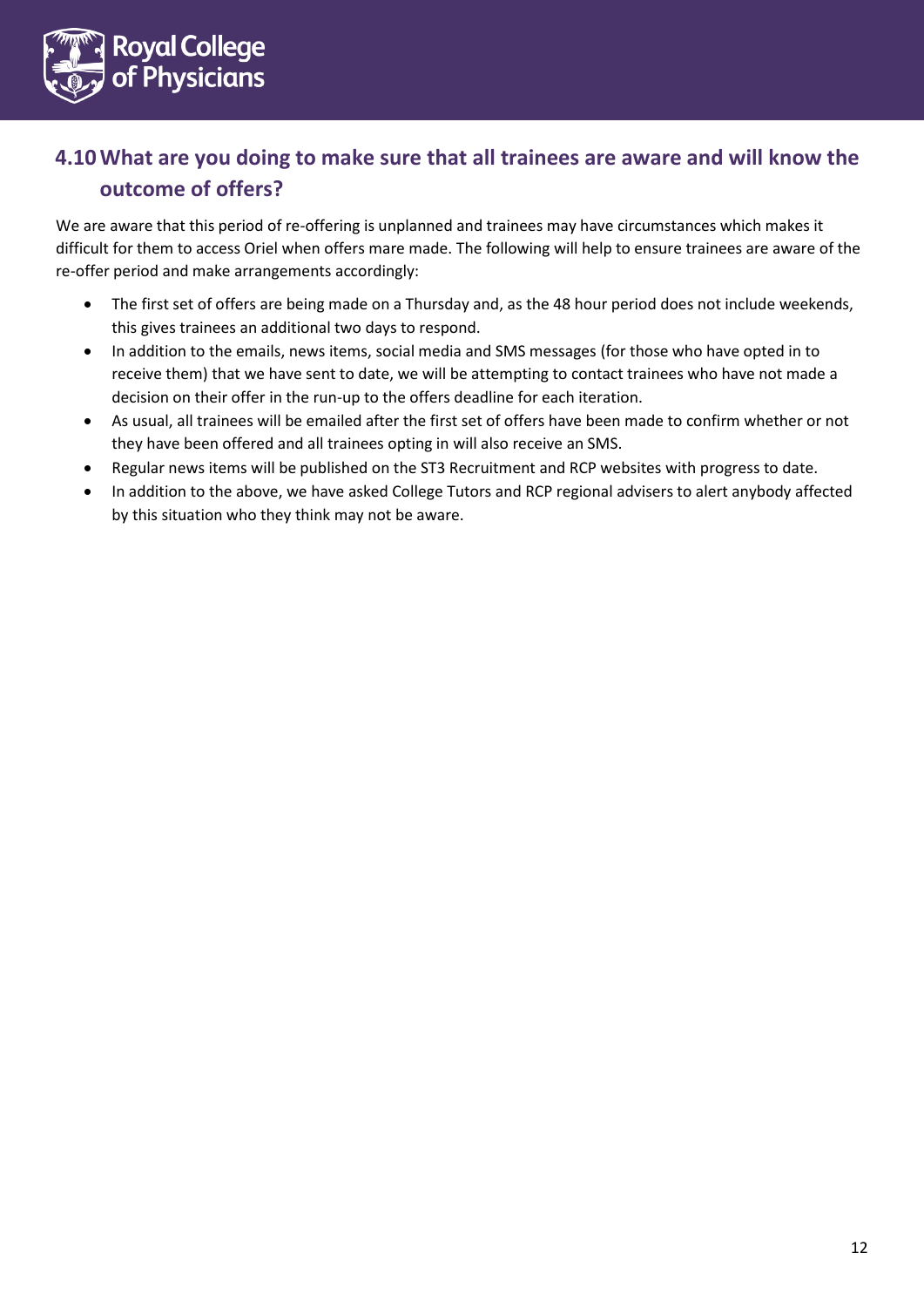

# <span id="page-12-0"></span>**5 Frequently asked questions – outcome of offers**

## <span id="page-12-1"></span>**5.1 Will my personal circumstances be taken into account if I get a different offer in the re-run process?**

Initially we are asking all trainees to wait for the resolution of the offers process. At this stage, if a less favourable offer has been received, you are encouraged to contact the RCP for an individual review of your circumstances.

Emails with the outcome of offers will contain information about how best to contact us.

However, we are expecting the majority of people to receive the same offer as before.

## <span id="page-12-2"></span>**5.2 Will I be left jobless if I turned down a different job because I got a post in ST3 the first time the process was run, but do not get an offer in the re-run process?**

This could conceivably happen if the revised rankings result in you no longer ranking highly enough to be considered for an offer. As with the first set of offers, this is likely to affect a small number of trainees. We acknowledge that this will be highly distressing for anyone in that situation and we will be available to support those trainees individually.

Those who find themselves in this positon are encouraged to contact the RCP after offers are finalised so their individual circumstances can be reviewed. Emails with the outcome of offers will contain information about how best to contact us.

### <span id="page-12-3"></span>**5.3 What other support is available?**

The BMA has a dedicated [counselling and doctors for doctors service](https://www.bma.org.uk/advice/work-life-support/your-wellbeing/bma-counselling-and-doctor-adviser-service) (https://www.bma.org.uk/advice/work-lifesupport/your-wellbeing/bma-counselling-and-doctor-adviser-service) that can be used by doctors that need support and advice for non-employment matters. This service is available 24 hours, 7 days a week for doctors that need it. BMA counselling services are staffed by trained professional advisors, with the option for a telephone consultation with another doctor.

Doctors who need dedicated support in relation to the issues raised in these FAQs can contact the [BMA's advisors](https://www.bma.org.uk/contact-bma): (https://www.bma.org.uk/contact-bma), or via support@bma.org.uk.

## <span id="page-12-4"></span>**5.4 Will additional posts be made available for those who lose out in the rerunning of the offers process?**

At this point it is not possible to comment on this as we need to see the outcome of offers and what the overall effect will be. We will be available for all our trainees to contact us so we can review each situation on an individual basis.

## <span id="page-12-5"></span>**5.5 I haven't been made an offer in the first iteration, how can I know if I'm likely to be made an offer?**

Due to the variables involved, it is not possible to be definite about whether you would then be likely to get an offer in subsequent iterations. This is because it will depend on the decision-making of other trainees as to which programmes will be declined and offered to lower ranked trainees.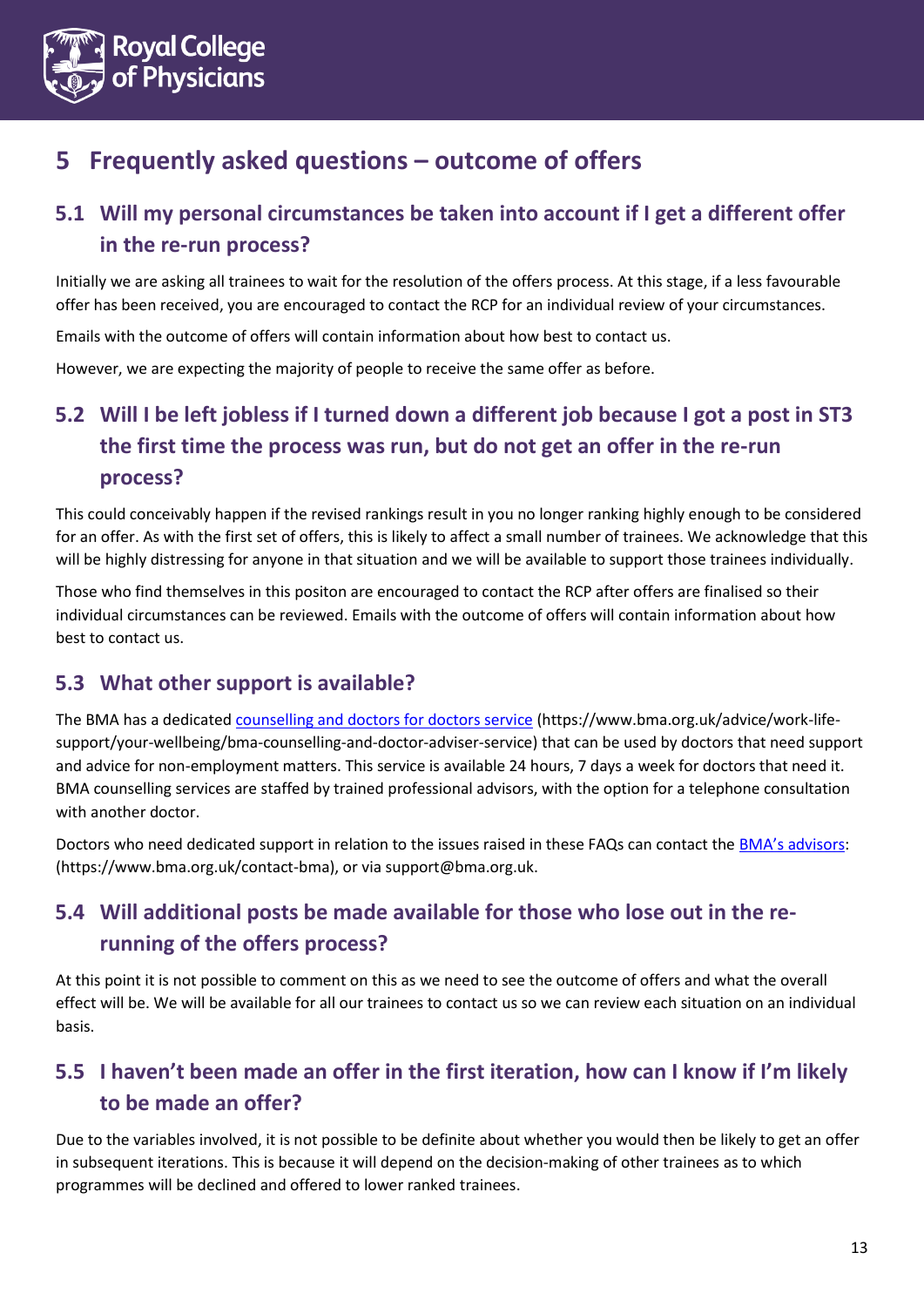

If you find yourself in this position you can emai[l st3recruitment@rcplondon.ac.uk](mailto:st3recruitment@rcplondon.ac.uk) and we will advise as far as we are able to what the position is for your specific circumstances.

### <span id="page-13-0"></span>**5.6 How many trainees are expected to be offered different jobs?**

This is not possible to answer before offers are made unfortunately. Due to the interlinked nature of the offers process across specialties there are too many variables to make an accurate prediction. However, we are anticipating that most will get the same offer and will be cross-checking after offers have been finalised.

## <span id="page-13-1"></span>**5.7 I have accepted an offer, is that not legally binding?**

All partners involved in recruitment are currently seeking legal advice on what legal protection is involved. We are anticipating that in most cases this will not be necessary and will publish more information as it is available.

## <span id="page-13-2"></span>**5.8 Will I be eligible for compensation?**

The first stage is to establish exactly who is affected by re-running the offers process as we believe this will see most offered in line with their original offer.

However, where this is not the case we will be looking at individual situations to see what support can be provided.

We will be working with our partners to establish how best to support trainees who have experienced difficulty because of the re-running of offers, including compensation.

## <span id="page-13-3"></span>**5.9 I'm on (or will need to apply for) a tier 2 visa, how will this delay to offers affect me?**

If you have already submitted your application for a Certificate of Sponsorship, you do not need to do anything currently. However, if your offer detail changes as a result of the re-offer process, then you should make contact with the relevant nation's team at the earliest opportunity:

| <b>Nation</b>    | <b>Email</b>                                     |
|------------------|--------------------------------------------------|
| England          | tier2@hee.nhs.uk                                 |
| Northern Ireland | hr.nimdta@hscni.net                              |
| Scotland         | Tier2Sponsorship@nes.scot.nhs.uk                 |
| Wales            | NWSSP.EmploymentServices.Enablement@Wales.NHS.UK |

The relevant team will be provided with the details of applicants requiring a Certificate of Sponsorship, as soon as the upgrading deadline has passed, and additional administrative support will be provided to ensure that applications are processed in a timely manner.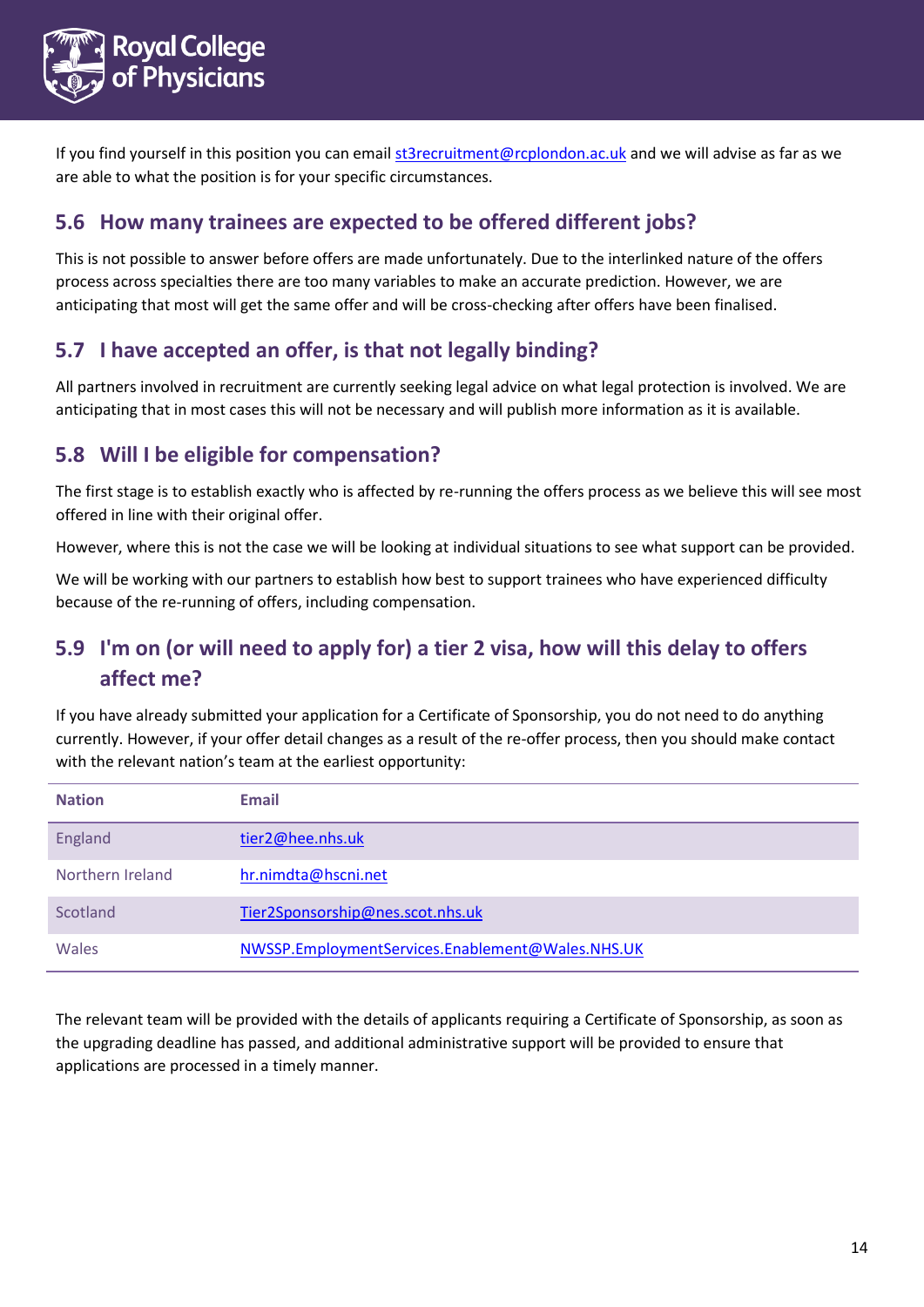

# <span id="page-14-0"></span>**6 Frequently asked questions – outcome of offers – responding, preferences and upgrades**

The FAQs in this section are specifically on the process from when offers commence, focussing on issues such as:

- the outcome of an offer iteration
- revising preferences
- upgrading.

#### <span id="page-14-1"></span>**6.1 Is there anything I can do to help during this time?**

If you know that you will be accepting or declining an offer, it will be very helpful to make a quick decision to enable us to better guide other trainees and free up programmes to be re-offered in subsequent iterations of offers.

Of course if you need more time to decide then please take the time available.

#### <span id="page-14-2"></span>**6.2 I haven't received an offer yet, what advice can you give?**

There are a few things to bear in mind and that you can do:

- What was the outcome the first time the offers process was run? If you did not receive an offer in the first iteration last time, as rankings have not on the whole changed significantly, it would not be unexpected for you to not receive an offer in the first iteration this time. This is also true for subsequent iterations.
- You can review your preferences and include more options, but only include programmes you would genuinely accept if offered (se[e FAQ 6.6](#page-15-3) below).
- Wait for future iterations of offers. We appreciate that this will be an anxious time, and you will be keen to know as much as possible about your chances of receiving an offer, but if it is possible to wait for the outcome of future iterations that will help us to respond to queries as quickly as possible. Details on the timing of future offers can be found i[n section 2.](#page-3-1)
- Review the FAQs throughout this document.
- If you would like to contact someone for support there are some options for you:
	- o Get in touch with the BMA. Their dedicated team of advisers are on hand to provide career coaching sessions, planning advice and counselling. They will also be able to liaise directly with the RCP, or the teams managing offers for clinical oncology and intensive care medicine, to seek advice on your behalf:
		- Telephone: 0300 123 1233
		- **Email: [Support@bma.org.uk](mailto:Support@bma.org.uk)**
	- o Email the relevant organisation from the email address in which your Oriel account is held and quote your PIN and leave a contact telephone number:
		- RCP-coordinated specialties: st3recruitment@rcplondon.ac.uk
		- Clinical oncology[: https://lasepgmdesupport.hee.nhs.uk/support/tickets/new?form\\_1=true](https://lasepgmdesupport.hee.nhs.uk/support/tickets/new?form_1=true)
		- Intensive care medicine[: icmnro@hee.nhs.uk](mailto:icmnro@hee.nhs.uk)

#### <span id="page-14-3"></span>**6.3 I have received an offer but for a programme I know longer want?**

The initial guidance is to hold the offer if it is received in the first batch of offers and opt in for upgrades to allow you to revise your preferences and see if it will be upgraded in the second iteration of offers.

Aside from this the guidance in the FAQ above and other FAQs also apply so follow these and contact us if you are unsure. Remember that declining an offer will see you no longer considered for that specialty.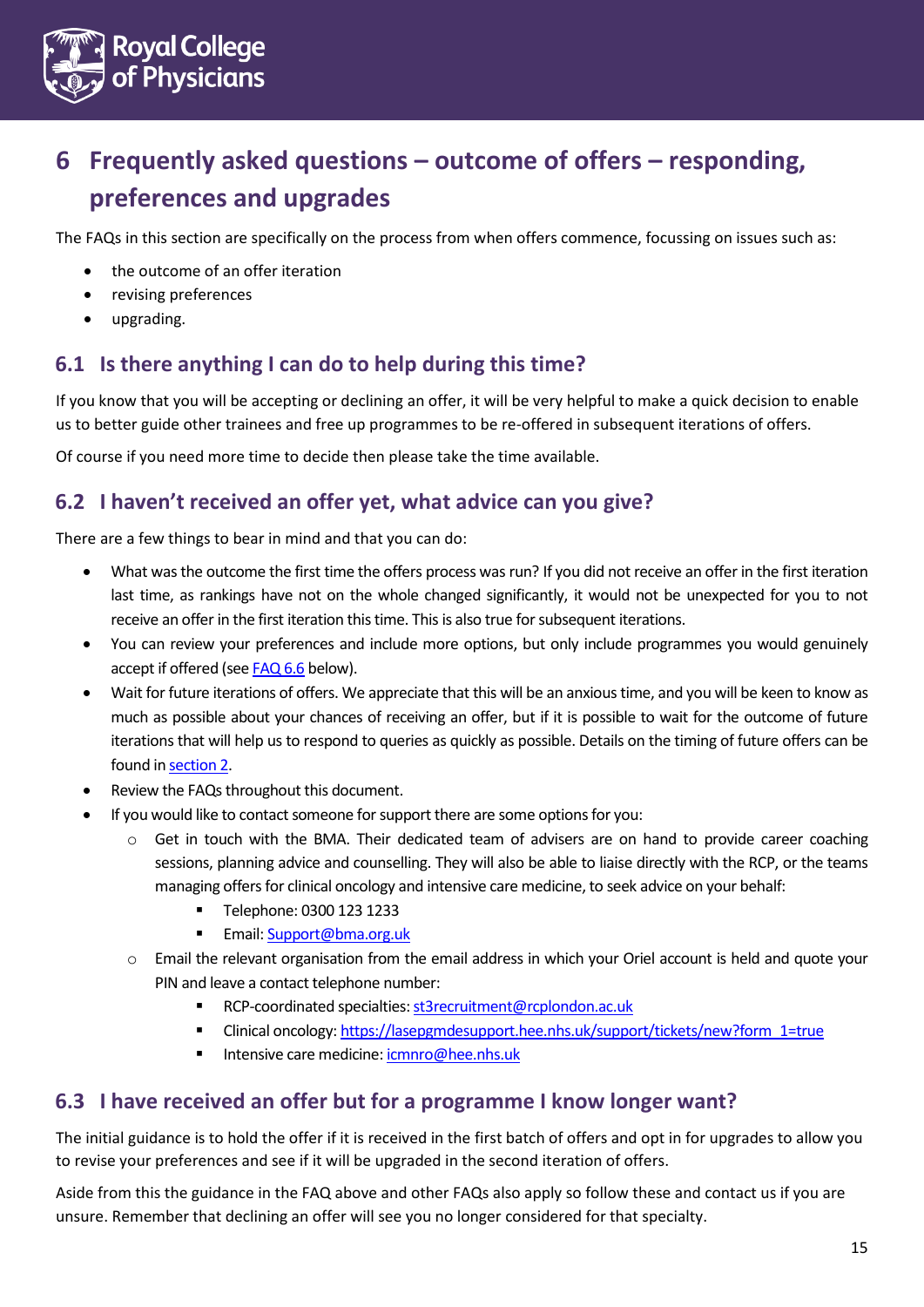

## <span id="page-15-0"></span>**6.4 I did not make a decision on my offer in time and it has expired but I still want to be considered, what can I do?**

The offer will be considered as declined and you would not be considered for any further offers. However, you can email us to have your application reinstated and considered in the next iteration of offers. It is important to note that if offers are run again before your email is received we cannot guarantee whether or not it will be possible to get the same offer back as it may have been offered to another candidate. For this reason please contact us as soon as possible:

- RCP-coordinated specialties[: st3recruitment@rcplondon.ac.uk](mailto:st3recruitment@rcplondon.ac.uk)
- Clinical oncology: [https://lasepgmdesupport.hee.nhs.uk/support/tickets/new?form\\_1=true](https://protect-eu.mimecast.com/s/REB6Cpg7XfvAkru2LfRe?domain=lasepgmdesupport.hee.nhs.uk)
- Intensive care medicine[: icmnro@hee.nhs.uk](mailto:icmnro@hee.nhs.uk)

#### <span id="page-15-1"></span>**6.5 How can I be sure my offer decision has been recorded?**

When confirming your decision on Oriel you will undergo a two-step process to confirm the response to your offer: once to select the option and then again to confirm it; if you do not go through both stages your decision will not have been made. There are three ways you can confirm that a decision has been registered:

- You will receive an automatic email confirming your decision. Please note that the email may not arrive immediately, in busy times there can be a significant delay in when this email is received.
- Check your messages in your Oriel account. Any emails sent to you via the application system will be stored in your candidate portal on Oriel (ie your 'account') in the 'My Messages' section of your Dashboard.
- Check that your application status has been updated from 'Offer made' to the relevant decision. This can be seen in the 'My Applications' area of your Dashboard.

If you are still concerned, contact the offering region as soon as possible so it can be investigated. Offers without a decision come the deadline are considered to be declined and will be offered to someone else where possible.

#### <span id="page-15-2"></span>**6.6 How can I get more detail about the programme offered?**

You can check the relevant regions' websites for programme information and/or email the region where the programme is based to request further detail. Contact details for each region are available on our website: <http://www.st3recruitment.org.uk/contacts/region-contacts>

In your email you should state that you have received an offer, providing details of the offers and give the date/time you need to respond to the offer by. This will enable the relevant contacts to prioritise responses.

#### <span id="page-15-3"></span>**6.7 I want to revise my preferences, how do I do this?**

This will depend on whether or not you have been made an offer:

 If you have not been made an offer – you will be emailed when preferences are available to review and revise. After the first iteration of offers this is expected to be on Friday 11 May.

You can revise your preferences by selecting the application you wish to amend preferences for on your Oriel dashboard. Once the relevant application has been selected, there will be an option on the right-hand side of the page to 'Update preferences'. Selecting this will take you to the preference screen where you initially selected your preferences. Preferences can then be amended. Always remember to save after making any changes.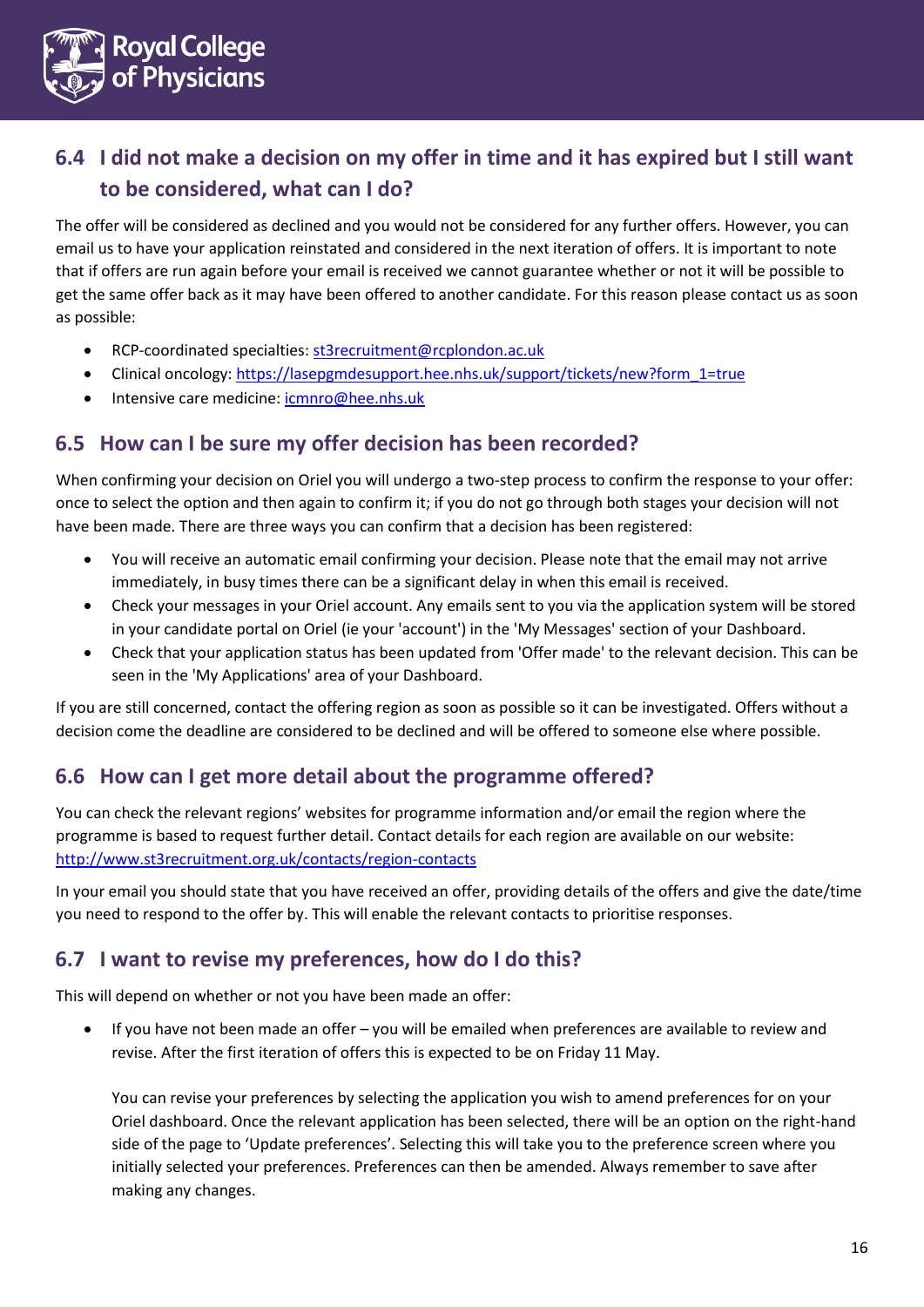

 If you have been made an offer – first you will either need to accept or hold the offer and opt in for upgrades. This will then allow you to revise your offer preferences from the 'Offer' screen in Oriel.

If the option to update preferences is not there, it will be due to offers being currently run for that vacancy and the option to update preferences will be temporarily unavailable until the offers are released. Consequently it is advised to be aware of the [offer timelines](#page-3-1) when planning to review your preferences.

The 'Oriel Applicant User Guide' contains further guidance on these functions: <https://www.oriel.nhs.uk/Web/ResourceBank/Edit/MQ%3d%3d>

#### <span id="page-16-0"></span>**6.8 How and when will I know if an upgrade has been found?**

If you have opted into upgrades when accepting or holding your offer, your offer will be **automatically** upgraded to your highest preference available based on your preferences at the time the offers are run.

At this point the upgraded offer will replace your current offer on your Oriel dashboard and an email will be sent to advise you of this upgrade. This will continue until the upgrade deadline – Friday 18th May, 6:00pm.

Please note that upgrades can only be made when the offers process is run so check the timeline to see when these will be done.

We will confirm to all those currently still in competition for offers and upgrades after each iteration of offers are complete.

## <span id="page-16-1"></span>**6.9 I've been offered a less preferred specialty but not my preferred one, what should I do?**

You can **hold** or **hold with upgrades** the offer you have received until the holding deadline. By holding an offer you are eligible to receive any offers for any other specialties as offers become available at your ranking.

You can only **hold one offer at any given time**. After the hold deadline (11am on 17 May), you must decide whether to accept/accept with upgrades or decline the offer within the timeline given in the offer (usually 48 hours).

If you decline you will receive no further offers from the specialty you declined, you would still be eligible for any other specialty offers should any you included in your preferences become available when your ranking is reached.

If you do not return to your Oriel portal and make an informed decision on your held offer by the holding deadline you will be deemed to have declined the offer.

## <span id="page-16-2"></span>**6.10 I am holding an offer and want an upgrade but the holding deadline is approaching, what should I do?**

You must make a firm decision on the offer that you are holding and confirm this decision in Oriel, before the hold deadline is reached. If you are not willing to accept the currently offer you should not accept it.

If your offer has a held status, it will be automatically rejected by Oriel once the hold deadline has passed.

If you are not able to accept it and wish to be considered for future offers, contact the relevant organisation to discuss whether it is possible to be included in further iterations of offers:

- RCP-coordinated specialties[: st3recruitment@rcplondon.ac.uk](mailto:st3recruitment@rcplondon.ac.uk)
- Clinical oncology: [https://lasepgmdesupport.hee.nhs.uk/support/tickets/new?form\\_1=true](https://protect-eu.mimecast.com/s/REB6Cpg7XfvAkru2LfRe?domain=lasepgmdesupport.hee.nhs.uk)
- Intensive care medicine[: icmnro@hee.nhs.uk](mailto:icmnro@hee.nhs.uk)